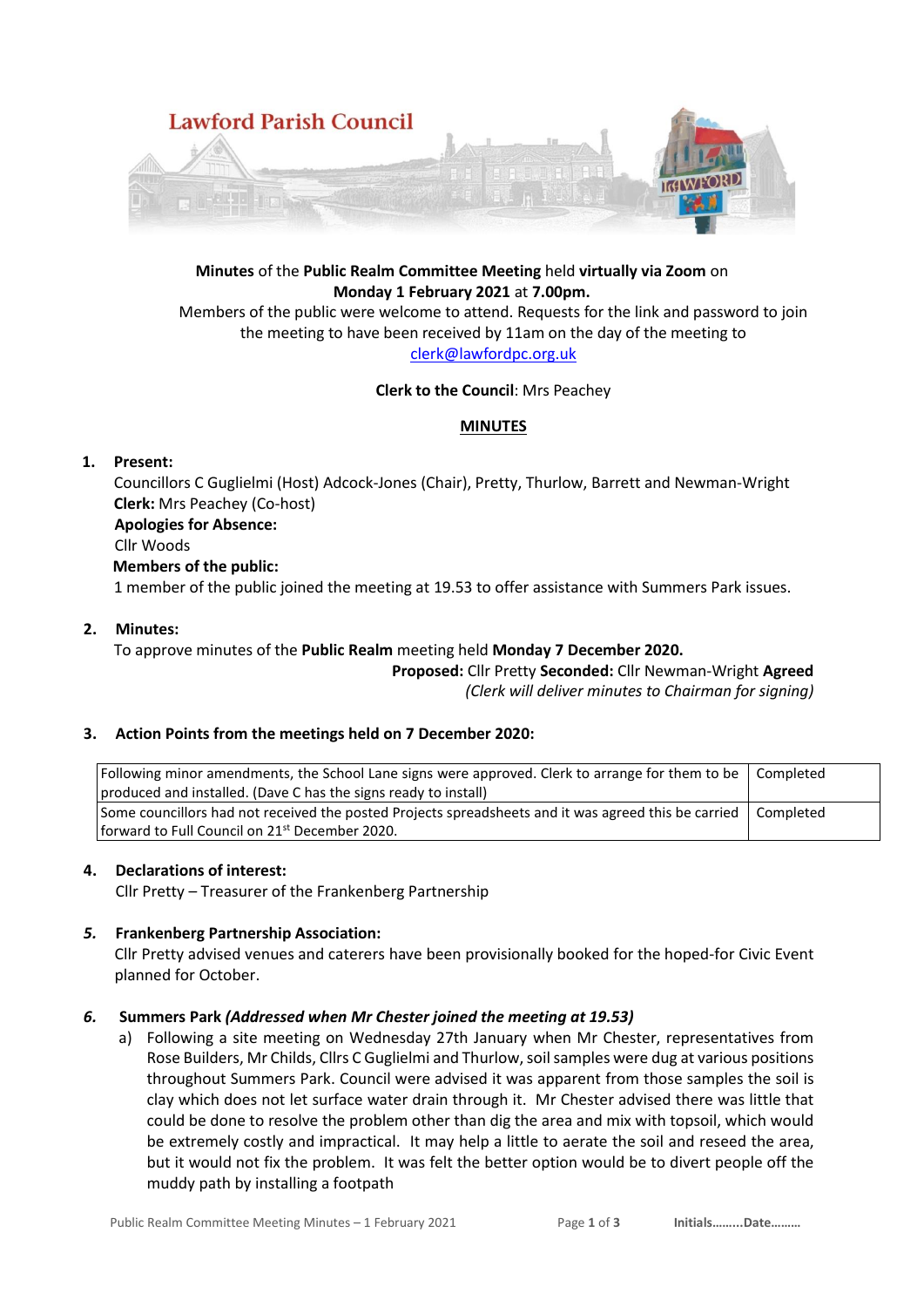Mr Chester had made enquiries of a Soil Investigation company in Chelmsford to provide a formal report. This would entail digging a 5metre hole and drilling into the sub-strata under the clay to find a solution and would likely involve installing strategically placed drainage channels. It was not felt it would fix the entire problem as the area would still have a certain amount of standing water.

Cllr Pretty raised Riverview, which is adjacent but does not have the same problem. It was highlighted that Riverview is sloped.

Cllr C Guglielmi thanked Mr Chester for his time and interest. He then gave a précis of actions taken at the meeting on 27<sup>th</sup>. Cllr Guglielmi suggested he informally contact Steven Rose. None of Council's other Play areas have this issue. Lawford Green (not yet adopted) has issues withstanding water, resulting in very muddy areas and the play equipment currently under lying water. Cllr Guglielmi suggested council does not take on Lawford Green until the issue of standing water is resolved.

b) Council's course of action to eliminate standing water.

# **It was agreed Cllr Guglielmi would informally contact Steven Rose Action Cllr C Guglielmi**

c) SUDS Maintenance – It was agreed the outcome of the conversation with Steven Rose be conveyed to council before entering into a maintenance contract and that it be placed on the next Public Realm meeting. **Action - Clerk**

## **7. Projects**

- *a)* Summers Park following discussion regarding the route for the footpaths it was agreed it would be some time before the flooding would be resolved and the paths were a priority. The paths to be raised to alleviate the flooding of the paths*. (As a guide the below costings taken from Colne Contracts quote. A third quote is being obtained)*
	- **Phase one** Footpath with splay (£11,366.00)

Footpath behind the school past the play area (£20,805.00)

**Phase two** Footpath from behind the school to link up past the pond (£24,850.00)

**Phase three** Widen footpath behind Highfields School (£24,980.00)

**Note:** there would be an overall saving of £5,200.00 if excavated material is left on site. Funding set aside towards the cost of the footpaths £20,000.00

**Proposed:** Cllr C Guglielmi **Seconded:** Cllr Barrett **Agreed**

## **8. Lawford Green**

a) Following issues with standing water at Summers Park Cllr Thurlow's had reported on water drainage at Lawford Green, visiting daily for several days. Water is sitting on the play area and there is concern that the equipment is wood. The area where parents would stand to collect children when the school gates are opened has standing water and will likely result in the same issues as at Highfields School. The area where the nursery is being built is 'like a pond' and paths were under water on Saturday when it was raining.

Cllr C Guglielmi suggested the report be treated as a live document monitoring the area constantly over the coming year and to keep on the agenda for updates. Before the area is taken over discussion to be had with Rose Builders to resolve the problem.

#### **9. Riverview Purchase update**

Cllr Adcock-Jones has signed documents. Cllr Pretty queried the hold up if the documents have been signed. Clerk was asked to enquire of solicitors. **Action Clerk Action Clerk Action Clerk** 

#### **10. Defibrillator update:**

a) *Defibrillator has been received and council is waiting to be advised by Mr Bruce when he will be able to install it.*